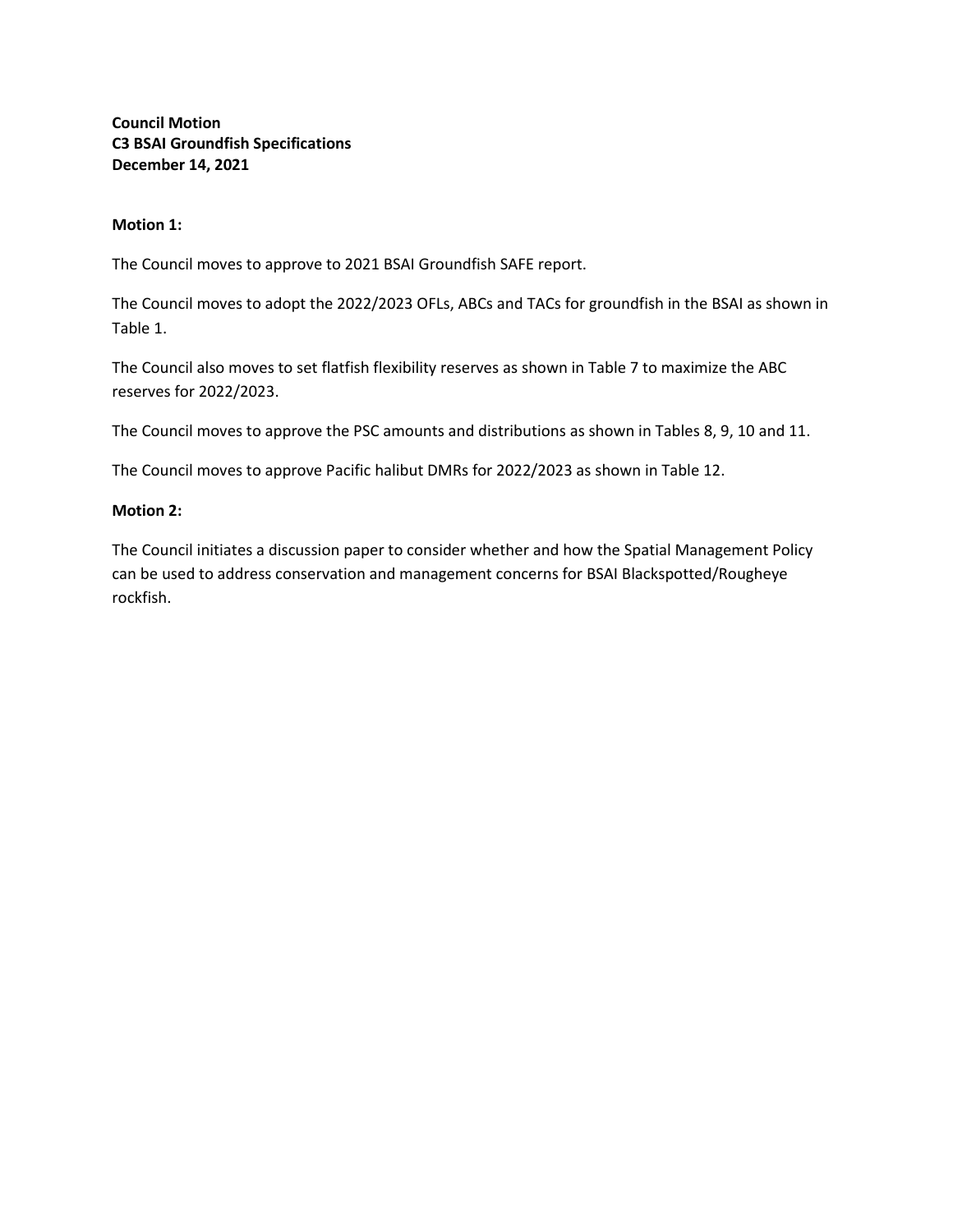|                                                                                                                                                                                                                                                                                 |                        |            | 2021       |            |                          |                     | 2022       |            | Table 1. Council recommended TAC with SSC specified OFL, ABC for Groundfish in the Bering Sea/Aleutian Islands (metric tons) for 2022-2023<br>2023 |            |            |
|---------------------------------------------------------------------------------------------------------------------------------------------------------------------------------------------------------------------------------------------------------------------------------|------------------------|------------|------------|------------|--------------------------|---------------------|------------|------------|----------------------------------------------------------------------------------------------------------------------------------------------------|------------|------------|
| <b>Species</b>                                                                                                                                                                                                                                                                  | Area                   | <b>OFL</b> | <b>ABC</b> | <b>TAC</b> | Catch as of<br>11/6/2021 | <b>OFL</b>          | <b>ABC</b> | <b>TAC</b> | <b>OFL</b>                                                                                                                                         | <b>ABC</b> | <b>TAC</b> |
|                                                                                                                                                                                                                                                                                 | <b>EBS</b>             | 2,594,000  | 1,626,000  | 1,375,000  | 1,373,712                | 1,469,000           | 1,111,000  | 1,111,000  | 1,704,000                                                                                                                                          | 1,289,000  | 1,289,000  |
| <b>Pollock</b>                                                                                                                                                                                                                                                                  | AI                     | 61,856     | 51,241     | 19,000     | 1,635                    | 61,264              | 50,752     | 19,000     | 61,379                                                                                                                                             | 50,825     | 19,000     |
|                                                                                                                                                                                                                                                                                 | Bogoslof               | 113,479    | 85,109     | 250        | 50                       | 113,479             | 85,109     | 250        | 113,479                                                                                                                                            | 85,109     | 250        |
| Pacific cod                                                                                                                                                                                                                                                                     | <b>BS</b>              | 147,949    | 123,805    | 111,380    | 105,537                  | 183,012             | 153,383    | 136,466    | 180,909                                                                                                                                            | 151,709    | 133,459    |
|                                                                                                                                                                                                                                                                                 | Al                     | 27,400     | 20,600     | 13,796     | 7,023                    | 27,400              | 20,600     | 13,796     | 27,400                                                                                                                                             | 20,600     | 13,796     |
|                                                                                                                                                                                                                                                                                 | <b>BSAI/GOA</b>        | 60,426     | 29,558     |            |                          | 40,432              | 34,521     | n/a        | 42,520                                                                                                                                             | 36,318     | n/a        |
| <b>Sablefish</b>                                                                                                                                                                                                                                                                | <b>BS</b>              | n/a        | 3,396      | 3,396      | 3,961                    |                     | 5,264      | 5,264      |                                                                                                                                                    | 6,529      | 6,529      |
|                                                                                                                                                                                                                                                                                 | Al                     | n/a        | 4,717      | 4,717      | 1,425                    |                     | 6,463      | 6,463      |                                                                                                                                                    | 7,786      | 7,786      |
| Yellowfin sole                                                                                                                                                                                                                                                                  | <b>BSAI</b>            | 341,571    | 313,477    | 200,000    | 104,669                  | 377,071             | 354,014    | 250,000    | 382,035                                                                                                                                            | 358,675    | 230,000    |
|                                                                                                                                                                                                                                                                                 | <b>BSAI</b>            | 8,568      | 7,326      | 6,025      | 1,586                    | 7,687               | 6,572      | 6,572      | 6,698                                                                                                                                              | 5,724      | 5,724      |
| <b>Greenland turbot</b>                                                                                                                                                                                                                                                         | <b>BS</b>              | n/a        | 6,176      | 5,125      | 1,129                    |                     | 5,540      | 5,540      |                                                                                                                                                    | 4,825      | 4,825      |
|                                                                                                                                                                                                                                                                                 | Al                     | n/a        | 1,150      | 900        | 457                      |                     | 1,032      | 1,032      |                                                                                                                                                    | 899        | 899        |
| <b>Arrowtooth flounder</b>                                                                                                                                                                                                                                                      | <b>BSAI</b>            | 90,873     | 77,349     | 15,000     | 8,286                    | 94,445              | 80,389     | 20,000     | 97,944                                                                                                                                             | 83,389     | 20,000     |
| Kamchatka flounder                                                                                                                                                                                                                                                              | <b>BSAI</b>            | 10,630     | 8,982      | 8,982      | 6,561                    | 10,903              | 9,214      | 9,214      | 11,115                                                                                                                                             | 9,393      | 9,393      |
| Northern rock sole                                                                                                                                                                                                                                                              | <b>BSAI</b>            | 145,180    | 140,306    | 54,500     | 13,898                   | 214,084             | 206,896    | 66,000     | 280,621                                                                                                                                            | 271,199    | 55,000     |
| <b>Flathead sole</b>                                                                                                                                                                                                                                                            | <b>BSAI</b>            | 75,863     | 62,567     | 25,000     | 9,898                    | 77,967              | 64,288     | 35,500     | 80,034                                                                                                                                             | 65,988     | 25,500     |
| Alaska plaice                                                                                                                                                                                                                                                                   | <b>BSAI</b>            | 37,924     | 31,657     | 24,500     | 15,653                   | 39,305              | 32,697     | 29,221     | 39,685                                                                                                                                             | 32,998     | 29,082     |
| Other flatfish                                                                                                                                                                                                                                                                  | <b>BSAI</b>            | 22,919     | 17,189     | 6,500      | 2,510                    | 22,919              | 17,189     | 10,000     | 22,919                                                                                                                                             | 17,189     | 10,000     |
|                                                                                                                                                                                                                                                                                 | <b>BSAI</b>            | 44,376     | 37,173     | 35,899     | 32,112                   | 42,605              | 35,688     | 35,385     | 40,977                                                                                                                                             | 34,322     | 33,952     |
|                                                                                                                                                                                                                                                                                 | BS                     | n/a        | 10,782     | 10,782     | 8,679                    |                     | 10,352     | 10,352     |                                                                                                                                                    | 9,956      | 9,956      |
| <b>Pacific Ocean perch</b>                                                                                                                                                                                                                                                      | EAI                    | n/a        | 8,419      | 8,419      | 7,442                    |                     | 8,083      | 8,083      |                                                                                                                                                    | 7,774      | 7,774      |
|                                                                                                                                                                                                                                                                                 | CAI                    | n/a        | 6,198      | 6,198      | 5,885                    |                     | 5,950      | 5,950      |                                                                                                                                                    | 5,722      | 5,722      |
|                                                                                                                                                                                                                                                                                 | <b>WAI</b>             | n/a        | 11,774     | 10,500     | 10,107                   |                     | 11,303     | 11,000     |                                                                                                                                                    | 10,870     | 10,500     |
| Northern rockfish                                                                                                                                                                                                                                                               | <b>BSAI</b>            | 18,917     | 15,557     | 13,000     | 6,045                    | 23,420              | 19,217     | 17,000     | 22,594                                                                                                                                             | 18,538     | 17,000     |
| <b>Blackspotted/Rougheye</b>                                                                                                                                                                                                                                                    | <b>BSAI</b>            | 576        | 482        | 482        | 513                      | 598                 | 503        | 503        | 615                                                                                                                                                | 517        | 517        |
| <b>Rockfish</b>                                                                                                                                                                                                                                                                 | <b>EBS/EAI</b>         | n/a        | 313        | 313        | 211                      |                     | 326        | 326        |                                                                                                                                                    | 334        | 334        |
|                                                                                                                                                                                                                                                                                 | CAI/WAI                | n/a        | 169        | 169        | 302                      |                     | 177        | 177        |                                                                                                                                                    | 183        | 183        |
| Shortraker rockfish                                                                                                                                                                                                                                                             | <b>BSAI</b>            | 722        | 541        | 500        | 521                      | 722                 | 541        | 541        | 722                                                                                                                                                | 541        | 541        |
|                                                                                                                                                                                                                                                                                 | <b>BSAI</b>            | 1,751      | 1,313      | 916        | 900                      | 1,751               | 1,313      | 1,144      | 1,751                                                                                                                                              | 1,313      | 1,313      |
| <b>Other rockfish</b>                                                                                                                                                                                                                                                           | $\overline{\text{BS}}$ | n/a        | 919        | 522        | 332                      | n/a                 | 919        | 750        | n/a                                                                                                                                                | 919        | 919        |
|                                                                                                                                                                                                                                                                                 | $\mathsf{Al}\xspace$   | n/a        | 394        | 394        | 568                      | n/a                 | 394        | 394        | n/a                                                                                                                                                | 394        | 394        |
|                                                                                                                                                                                                                                                                                 | <b>BSAI</b>            | 85,580     | 73,590     | 62,257     | 58,571                   | 91,870              | 78,510     | 66,481     | 84,440                                                                                                                                             | 71,990     | 60,958     |
| Atka mackerel                                                                                                                                                                                                                                                                   | EAI/BS                 | n/a        | 25,760     | 25,760     | 22,598                   |                     | 27,260     | 27,260     |                                                                                                                                                    | 25,000     | 25,000     |
|                                                                                                                                                                                                                                                                                 | CAI                    | n/a        | 15,450     | 15,450     | 15,272                   |                     | 16,880     | 16,880     |                                                                                                                                                    | 15,470     | 15,470     |
|                                                                                                                                                                                                                                                                                 | <b>WAI</b>             | n/a        | 32,380     | 21,047     | 20,701                   |                     | 34,370     | 22,341     |                                                                                                                                                    | 31,520     | 20,488     |
| <b>Skates</b>                                                                                                                                                                                                                                                                   | <b>BSAI</b>            | 49,297     | 41,257     | 18,000     | 18,729                   | 47,790              | 39,958     | 30,000     | 46,475                                                                                                                                             | 38,824     | 30,000     |
| <b>Sharks</b>                                                                                                                                                                                                                                                                   | <b>BSAI</b>            | 689        | 517        | 200        | 354                      | 689                 | 517        | 500        | 689                                                                                                                                                | 517        | 500        |
| <b>Octopuses</b>                                                                                                                                                                                                                                                                | <b>BSAI</b>            | 4,769      | 3,576      | 700        | 161                      | 4,769               | 3,576      | 700        | 4,769                                                                                                                                              | 3,576      | 700        |
| <b>Total</b>                                                                                                                                                                                                                                                                    | <b>BSAI</b>            | 3,945,315  | 2,747,727  | 2,000,000  | 1,774,309                | 2,953,182 2,406,447 |            | 1,871,000  | 3,253,770                                                                                                                                          | 2,648,254  | 2,000,000  |
| Sources: 2020 OFLs, ABCs, and TACs and 2021 OFLs and ABCs are from harvest specifications adopted by the Council in December<br>2019 and December 2020, respectively; 2020 catches through December 31, and 2021 catches through November 6, 2021 from AKR Catch<br>Accounting. |                        |            |            |            |                          |                     |            |            |                                                                                                                                                    |            |            |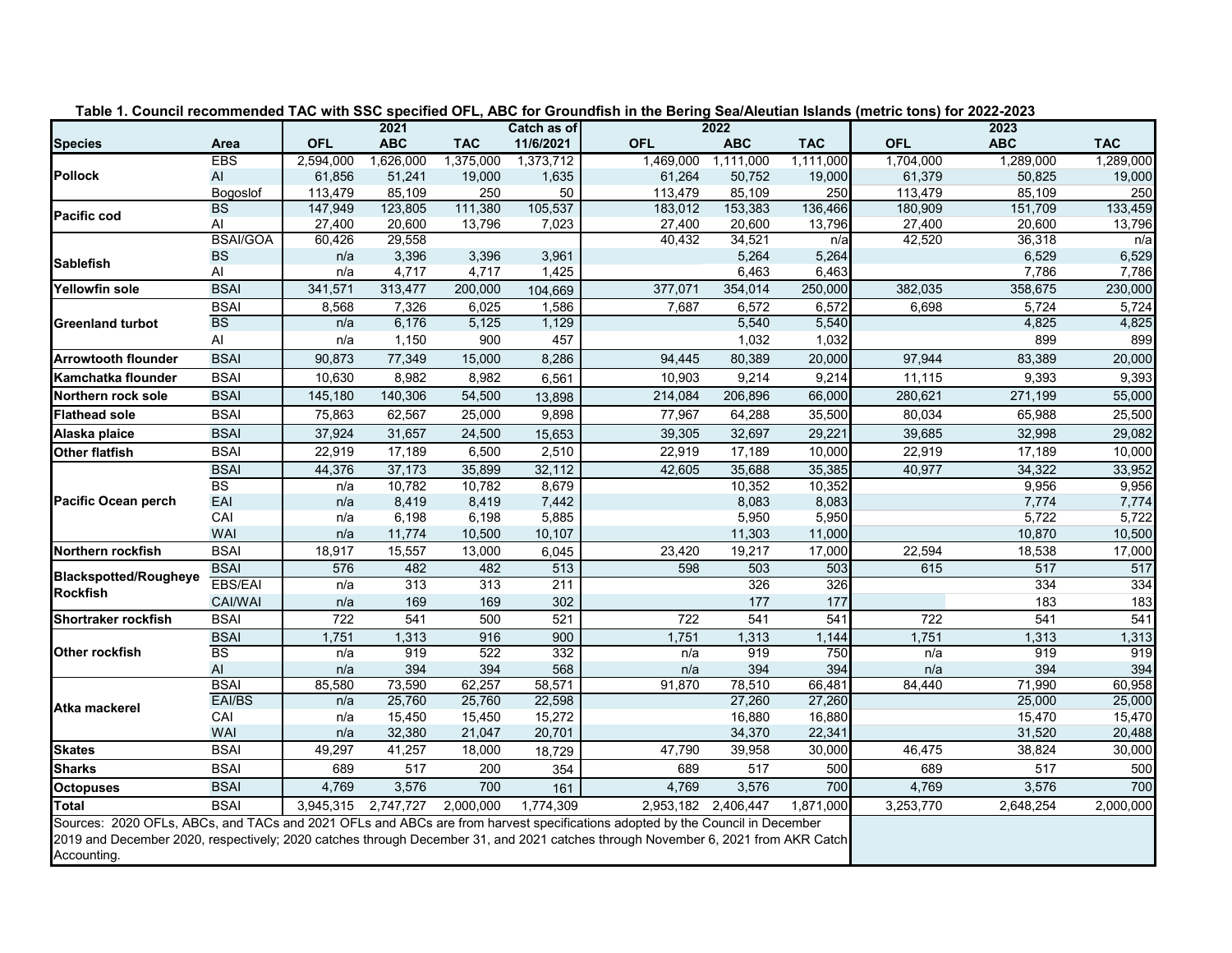## TABLE 7A–PROPOSED 2022 ABC SURPLUS, ABC RESERVES, COMMUNITY DEVELOPMENT QUOTA (CDQ) ABC RESERVES, AND AMENDMENT 80 ABC RESERVES IN THE BSAI FOR FLATHEAD SOLE, ROCK SOLE, AND YELLOWFIN SOLE

| Amounts are in metric tons]                            |        |         |         |  |  |  |
|--------------------------------------------------------|--------|---------|---------|--|--|--|
| Yellowfin sole<br>Flathead sole<br>Rock sole<br>Sector |        |         |         |  |  |  |
| ABC                                                    | 64,288 | 206,896 | 354,014 |  |  |  |
| <b>TAC</b>                                             | 35,500 | 66,000  | 250,000 |  |  |  |
| <b>ABC</b> surplus                                     | 28,788 | 140,896 | 104.014 |  |  |  |
| ABC reserve                                            | 28,788 | 140,896 | 104,014 |  |  |  |
| CDO ABC reserve                                        | 3,080  | 15,076  | 11,129  |  |  |  |
| Amendment 80 ABC reserve                               | 25,708 | 125.820 | 92,885  |  |  |  |

# TABLE 7B–PROPOSED 2023 ABC SURPLUS, ABC RESERVES, COMMUNITY DEVELOPMENT QUOTA (CDQ) ABC RESERVES, AND AMENDMENT 80 ABC RESERVES IN THE BSAI FOR FLATHEAD SOLE, ROCK SOLE, AND YELLOWFIN SOLE

| [Amounts are in metric tons] |               |           |                |  |  |  |
|------------------------------|---------------|-----------|----------------|--|--|--|
| Sector                       | Flathead sole | Rock sole | Yellowfin sole |  |  |  |
| ABC                          | 65,988        | 271,199   | 326,235        |  |  |  |
| <b>TAC</b>                   | 25,500        | 55,000    | 230,000        |  |  |  |
| <b>ABC</b> surplus           | 40.488        | 216,199   | 96,235         |  |  |  |
| ABC reserve                  | 40.488        | 216,199   | 96,235         |  |  |  |
| CDO ABC reserve              | 4,332         | 23,133    | 10,297         |  |  |  |
| Amendment 80 ABC reserve     | 36.156        | 193,066   | 85.938         |  |  |  |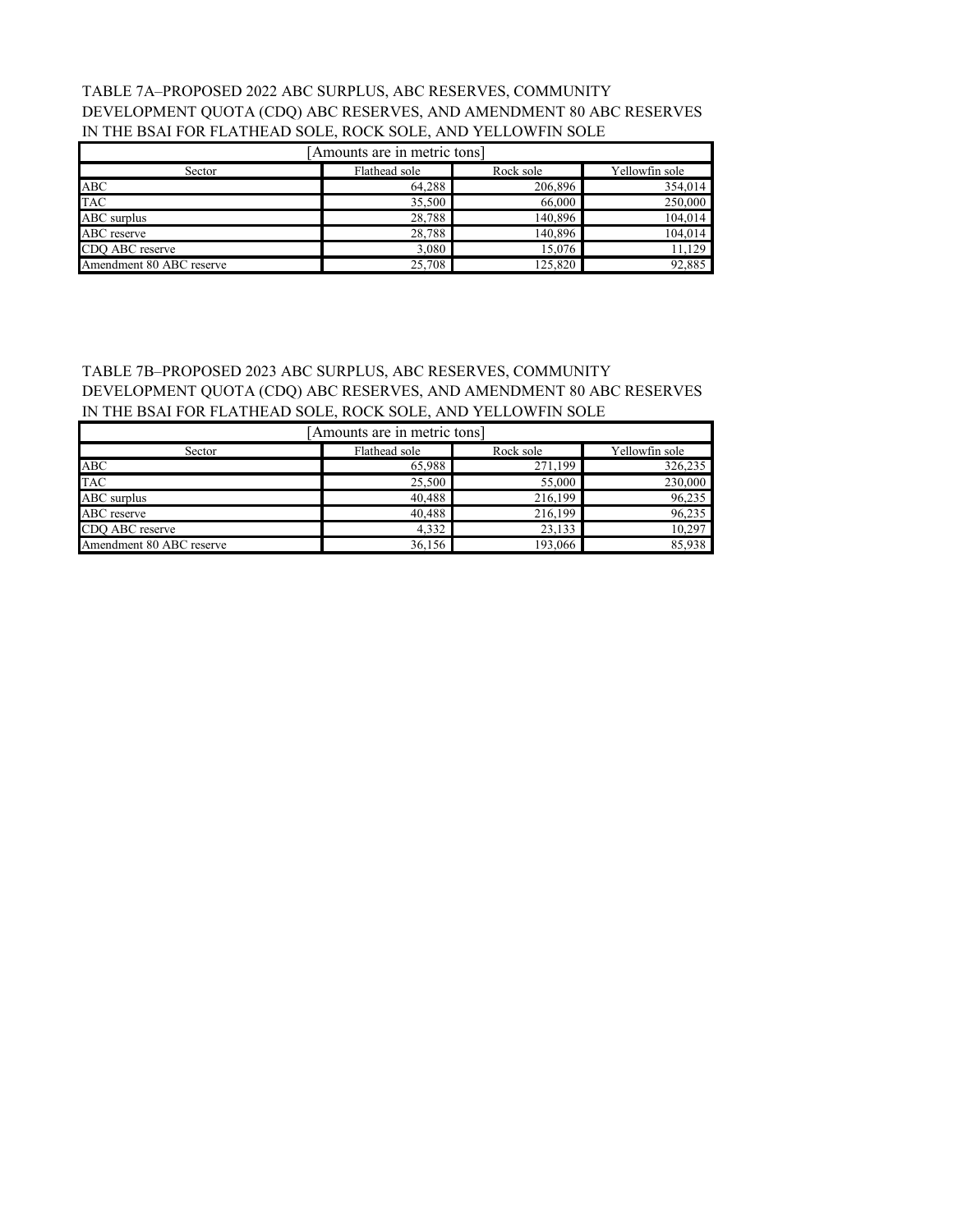TABLE 8–PROPOSED 2022 AND 2023 APPORTIONMENT OF PROHIBITED SPECIES CATCH ALLOWANCES TO NON-TRAWL GEAR, THE CDQ PROGRAM, AMENDMENT 80, AND THE BSAI TRAWL LIMITED ACCESS SECTORS

| PSC species and<br>area <sup>'</sup>          | <b>Total PSC</b> | Non-trawl PSC | CDQ PSQ<br>reserve <sup>2</sup> | <b>Trawl PSC</b><br>remaining after<br>CDQ PSQ | Amendment 80<br>$sector^3$ | <b>BSAI</b> trawl<br>limited access<br>sector | <b>BSAI PSC</b><br>limits not<br>allocated <sup>2</sup> |
|-----------------------------------------------|------------------|---------------|---------------------------------|------------------------------------------------|----------------------------|-----------------------------------------------|---------------------------------------------------------|
| Halibut mortality<br>$(mt)$ BSAI              | 3,515            | 710           | 315                             | n/a                                            | 1,745                      | 745                                           | n/a                                                     |
| Herring (mt) BSAI                             | 3,819            | n/a           | n/a                             | n/a                                            | n/a                        | n/a                                           | n/a                                                     |
| Red king crab<br>(animals) Zone 1             | 32,000           | n/a           | 3,424                           | 28,576                                         | 14,282                     | 8,739                                         | 5,555                                                   |
| $C$ . <i>opilio</i> (animals)<br><b>COBLZ</b> | 4,350,000        | n/a           | 465,450                         | 3,884,550                                      | 1,909,256                  | 1,248,494                                     | 726,799                                                 |
| C. bairdi crab<br>(animals) Zone 1            | 830,000          | n/a           | 88,810                          | 741,190                                        | 312,115                    | 348,285                                       | 80,790                                                  |
| C. bairdi crab<br>(animals) Zone 2            | 2,520,000        | n/a           | 269,640                         | 2,250,360                                      | 532,660                    | 1,053,394                                     | 664,306                                                 |

<sup>1</sup> Refer to § 679.2 for definitions of zones.

<sup>2</sup> The PSQ reserve for crab species is 10.7 percent of each crab PSC limit.

<sup>3</sup> The Amendment 80 program reduced apportionment of the trawl PSC limits for crab below the total PSC limit. These reductions are not apportioned to other gear types or sectors.

| TABLE 9-PROPOSED 2022 AND 2023 HERRING AND RED KING CRAB SAVINGS SUBAREA |  |
|--------------------------------------------------------------------------|--|
| PROHIBITED SPECIES CATCH ALLOWANCES FOR ALL TRAWL SECTORS                |  |

| Fishery categories                                                     | Herring (mt) BSAI | Red king crab (animals) Zone 1 |
|------------------------------------------------------------------------|-------------------|--------------------------------|
| Yellowfin sole                                                         | 222               | n/a                            |
| Rock sole/flathead sole/Alaska plaice/other flatfish <sup>1</sup>      | 110               | n/a                            |
| Greenland turbot/arrowtooth flounder/Kamchatka flounder/sablefish      |                   | n/a                            |
| Rockfish                                                               |                   | n/a                            |
| Pacific cod                                                            | 20                | n/a                            |
| Midwater trawl pollock                                                 | 3.400             | n/a                            |
| Pollock/Atka mackerel/other species <sup>2,3</sup>                     | 45                | n/a                            |
| 2022 Red king crab savings subarea non-pelagic trawl gear <sup>4</sup> | n/a               |                                |
| 2023 Red king crab savings subarea non-pelagic trawl gear <sup>3</sup> | n/a               | 8,000                          |
| Total trawl PSC                                                        | 3.819             | 32,000                         |

Total trawl PSC 32,000<br><sup>1</sup>"Other flatfish" for PSC monitoring includes all flatfish species, except for halibut (a prohibited species), Alaska plaice, arrowtooth flounder, flathead sole, Greenland turbot, Kamchatka flounder, rock sole, and yellowfin sole.

 $2$ Pollock other than midwater trawl pollock, Atka mackerel, and "other species" fishery category.

<sup>3.</sup> Other species" for PSC monitoring includes skates, sharks, and octopuses.<br><sup>4</sup>Section 679.21(e)(3)(ii)(B) establishes criteria under which an annual red king crab bycatch limit must be specified for the Red King Crab Savings Subarea (RKCSS) if the State has established a GHL fishery for red king crab in the Bristol Bay area in the previous year. Based on the final 2021 NMFS trawl survey data for the Bristol Bay red king<br><sup>5</sup>If the Bristol Bay red king crab fishery remains closed in the 2022/2023 crab season, the RKcSS specific be zero. . If the Bristol Bay red king crab fishery is open in the 2022/2023 crab season, NMFS, after consultation with the Council, will specify an annual red king crab bycatch limit for the RKCSS, which is limited by regulation to up to 25 percent of the red king crab PSC allowance (§ 679.21(e)(3)(ii)(B)(*2* )).

**Note**: Species apportionments may not total precisely due to rounding.